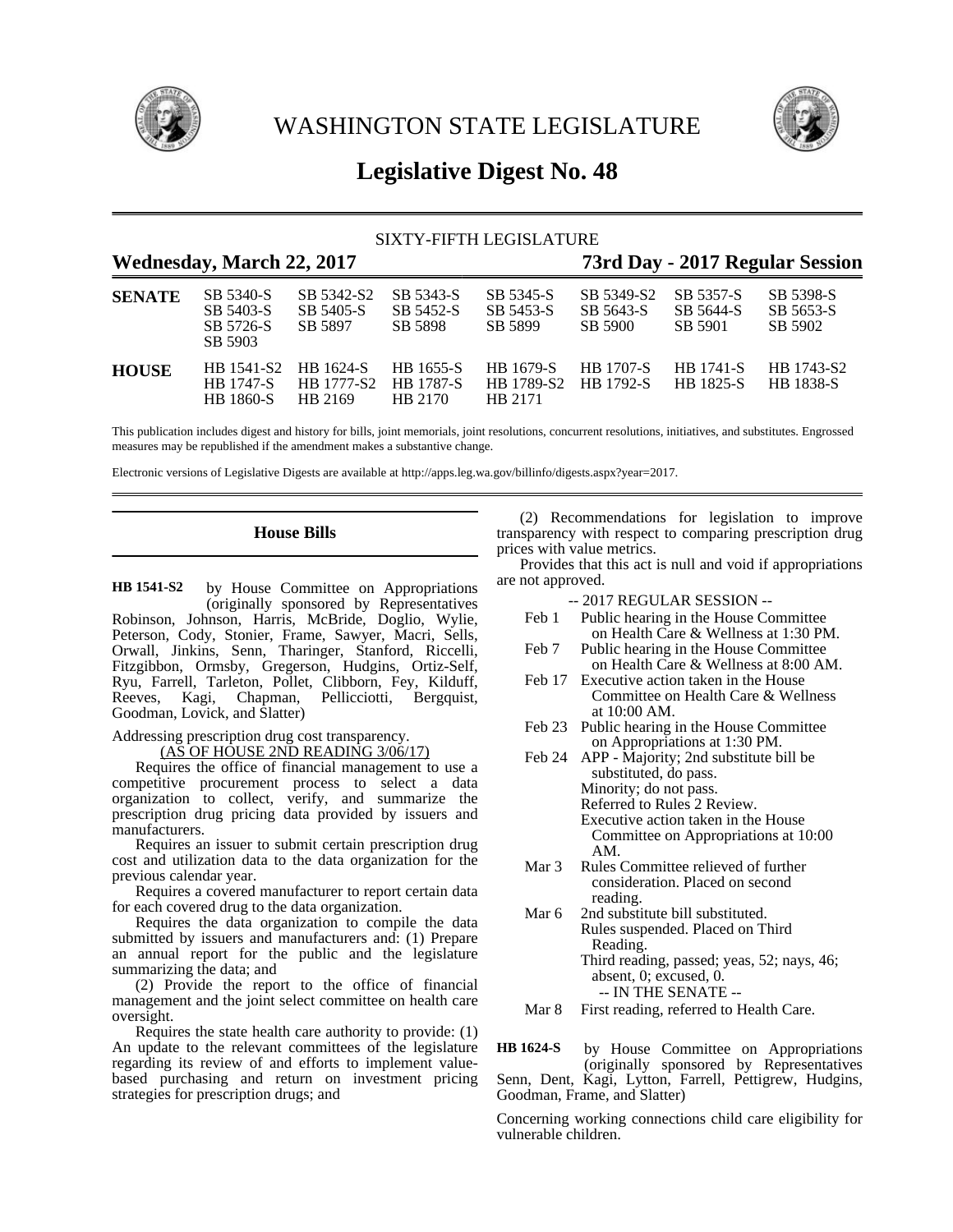## (AS OF HOUSE 2ND READING 3/03/17)

Requires the department of early learning to establish and implement policies in the working connections child care program to allow eligibility for families with children who: (1) In the last six months have received child protective services, child welfare services, or services through a family assessment response;

(2) Have been referred for child care as part of the family's case management; and

(3) Are residing with a biological parent or guardian.

Provides that this act is null and void if appropriations are not approved.

-- 2017 REGULAR SESSION --

- Feb 1 Public hearing in the House Committee on Early Learning & Human Services at 1:30 PM.
- Feb 7 Executive action taken in the House Committee on Early Learning & Human Services at 8:00 AM.
- Feb 20 Public hearing in the House Committee on Appropriations at 1:30 PM.
- Feb 21 APP Majority; 1st substitute bill be substituted, do pass. Minority; do not pass. Executive action taken in the House Committee on Appropriations at 1:30 PM.
- Feb 24 Referred to Rules 2 Review.
- Mar 2 Rules Committee relieved of further consideration. Placed on second reading.
- Mar 3 1st substitute bill substituted. Rules suspended. Placed on Third Reading. Third reading, passed; yeas, 76; nays, 21; absent, 0; excused, 1.

-- IN THE SENATE --

- Mar 7 First reading, referred to Human Services, Mental Health & Housing.
- Mar 15 Public hearing in the Senate Committee on Human Services and Mental Health & Housing at 1:30 PM.
- Mar 20 Executive action taken in the Senate Committee on Human Services and Mental Health & Housing at 1:30 PM.

by House Committee on Appropriations (originally sponsored by Representatives **HB 1655-S**

Lovick, Holy, Griffey, Hayes, Sells, Doglio, Stokesbary, Frame, Irwin, Fitzgibbon, Pike, Fey, Goodman, Pollet, and Stanford)

Allowing industrial insurance coverage for stress-caused mental disorders and disabilities of members of the law enforcement officers' and firefighters' retirement system.

(AS OF HOUSE 2ND READING 3/03/17)

States that claims made by a member of the law enforcement officers' and firefighters' retirement system, based on mental conditions or mental disabilities caused by stress, fall within the definition of "occupational disease."

-- 2017 REGULAR SESSION --

Feb 9 Public hearing in the House Committee on Labor & Workplace Standards at 8:00 AM.

- Feb 14 Executive action taken in the House Committee on Labor & Workplace Standards at 1:30 PM.
- Feb 22 Public hearing in the House Committee on Appropriations at 1:30 PM.
- Feb 23 APP Majority; 1st substitute bill be substituted, do pass. Minority; do not pass. Executive action taken in the House Committee on Appropriations at 1:30 PM.
- Feb 24 Referred to Rules 2 Review.
- Mar 1 Rules Committee relieved of further consideration. Placed on second reading.
- Mar 3 1st substitute bill substituted. Rules suspended. Placed on Third Reading. Third reading, passed; yeas, 84; nays, 13; absent, 0; excused, 1.
	- -- IN THE SENATE --
- Mar 7 First reading, referred to Commerce, Labor & Sports.
- Mar 22 Scheduled for public hearing in the Senate Committee on Commerce and Labor & Sports at 1:30 PM. (Subject to change)

by House Committee on Appropriations (originally sponsored by Representatives **HB 1679-S**

Goodman, Klippert, Pettigrew, Chapman, Hayes, Muri, Hudgins, and Robinson; by request of Department of Corrections)

Issuing a two-year identicard for offenders released from prison facilities.

(DIGEST OF PROPOSED 1ST SUBSTITUTE)

Requires the department of corrections, working in conjunction with the department of licensing, to create and implement an identicard program to provide released offenders within the state a two-year state-issued identicard.

- Feb 6 Public hearing in the House Committee on Public Safety at 1:30 PM.
- Feb 9 Executive action taken in the House Committee on Public Safety at 8:00 AM.
- Feb 20 Public hearing in the House Committee on Appropriations at 1:30 PM.
- Feb 22 Executive session scheduled, but no action was taken in the House Committee on Appropriations at 1:30 PM.
- Feb 23 Executive session scheduled, but no action was taken in the House Committee on Appropriations at 1:30 PM.
- Feb 24 APP Majority; 1st substitute bill be substituted, do pass. Minority; do not pass. Referred to Rules 2 Review. Executive action taken in the House Committee on Appropriations at 10:00 AM.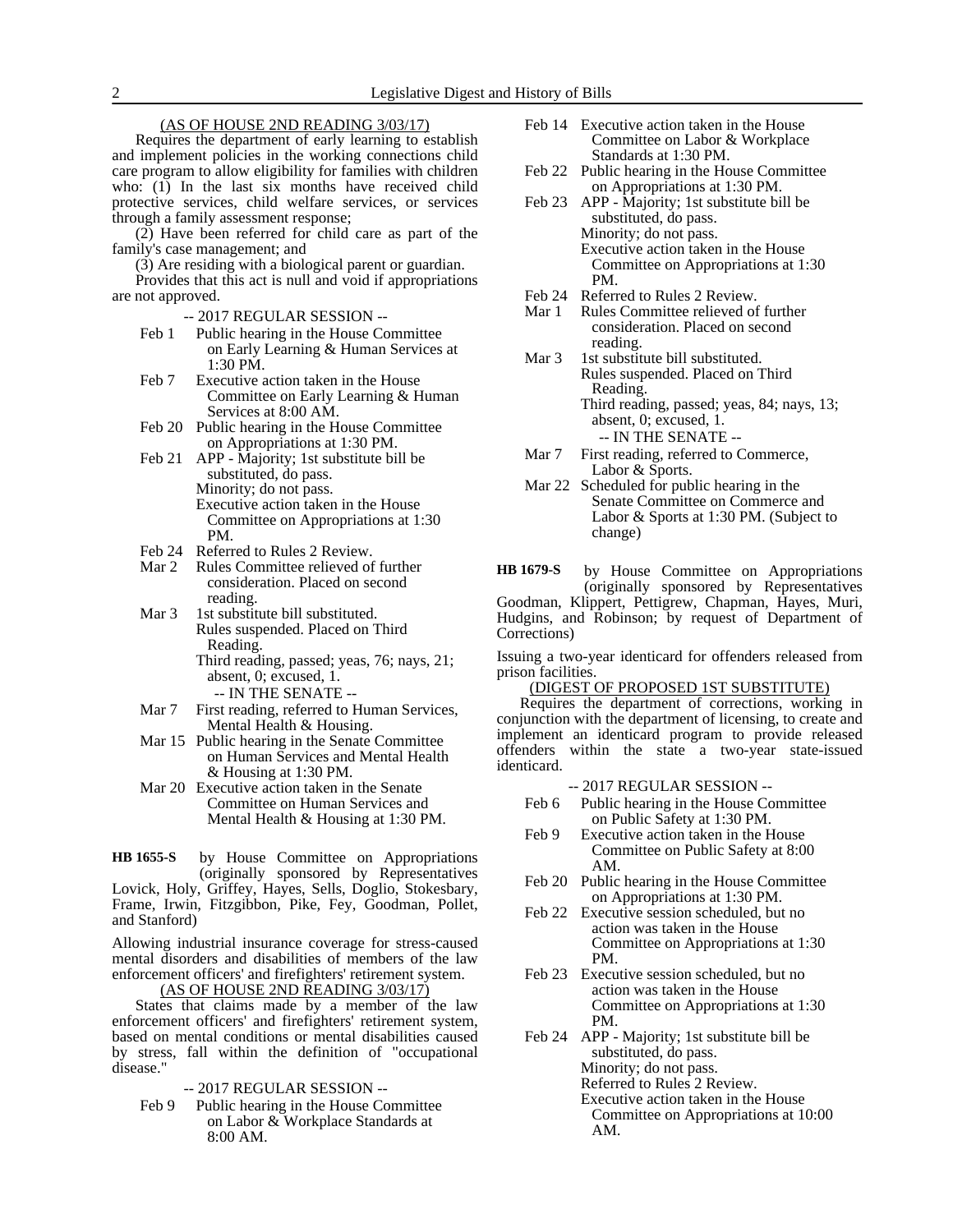by House Committee on Appropriations (originally sponsored by Representatives Stanford, Ormsby, and Lovick; by request of Select Committee on Pension Policy) **HB 1707-S**

Defining salary for purposes of the Washington state patrol retirement system.

(DIGEST OF PROPOSED 1ST SUBSTITUTE)

Revises the definition for "salary" for purposes of the Washington state patrol retirement system.

- -- 2017 REGULAR SESSION --
- Feb 8 Public hearing in the House Committee on Appropriations at 3:30 PM.

Feb 22 APP - Majority; 1st substitute bill be substituted, do pass. Minority; do not pass. Minority; without recommendation. Executive action taken in the House Committee on Appropriations at 1:30 PM.

- Feb 24 Referred to Rules 2 Review.<br>Mar 2 Rules Committee relieved of
- Rules Committee relieved of further consideration. Placed on second reading.
- Mar 13 Referred to Rules 2 Consideration.

by House Committee on Appropriations (originally sponsored by Representatives Slatter, Hargrove, Dolan, Stonier, Senn, Ortiz-Self, Jinkins, Tarleton, Pollet, and Santos) **HB 1741-S**

Concerning educator preparation data for use by the professional educator standards board.

(AS OF HOUSE 2ND READING 2/28/17)<br>uires state-approved educator preparation Requires state-approved educator programs to collect and provide data as required for approval by the professional educator standards board to the education data center.

Requires the education data center and the stateapproved educator preparation programs to enter datasharing agreements to facilitate the transfer of data required by the professional educator standards board.

Requires the education data center to hold, analyze, and make the data on the preparation of educators available for research and monitoring by the professional educator standards board, state-approved educator preparation programs, and other researchers with appropriate data-sharing agreements.

Provides that this act is null and void if appropriations are not approved.

-- 2017 REGULAR SESSION --

- Feb 8 Public hearing in the House Committee on Higher Education at 1:30 PM.
- Feb 10 Executive action taken in the House Committee on Higher Education at 10:00 AM.
- Feb 20 Public hearing in the House Committee on Appropriations at 1:30 PM.
- Feb 21 APP Majority; 1st substitute bill be substituted, do pass. Minority; do not pass. Minority; without recommendation.

Executive action taken in the House Committee on Appropriations at 1:30 PM.

- Feb 24 Referred to Rules 2 Review.
- Feb 27 Rules Committee relieved of further consideration. Placed on second reading.
- Feb 28 1st substitute bill substituted. Rules suspended. Placed on Third Reading. Third reading, passed; yeas, 78; nays, 20;

absent, 0; excused, 0. -- IN THE SENATE --

- Mar 2 First reading, referred to Early Learning & K-12 Education.
- Mar 14 Public hearing in the Senate Committee on Early Learning & K-12 Education at 1:30 PM.
- Mar 21 Executive action taken in the Senate Committee on Early Learning & K-12 Education at 1:30 PM.
- by House Committee on Appropriations (originally sponsored by Representatives Goodman, Stambaugh, Kagi, Klippert, Kilduff, Dent, Senn, Orwall, Appleton, Jinkins, and Frame) **HB 1743-S2**

Addressing confinement in juvenile rehabilitation facilities for juveniles convicted in adult court.

(DIGEST OF PROPOSED 2ND SUBSTITUTE)

Requires a child to be placed in a facility operated by the department of social and health services instead of the department of corrections, to determine the child's earned release date, when the child is convicted as an adult in the state courts of a crime amounting to a felony and is committed for a term of confinement.

Requires the department of social and health services, if a child's sentence includes a term of community custody, to consult the department of corrections before the child's release to community custody.

Requires the state institute for public policy to assess the impact of this act on community safety, racial disproportionality, and youth rehabilitation.

Provides that this act is null and void if appropriations are not approved.

- Feb 8 Public hearing in the House Committee on Early Learning & Human Services at 1:30 PM.
- Feb 10 Executive action taken in the House Committee on Early Learning & Human Services at 10:00 AM.
- Feb 21 Public hearing in the House Committee on Appropriations at 1:30 PM.
- Feb 22 APP Majority; 2nd substitute bill be substituted, do pass. Minority; do not pass. Minority; without recommendation. Executive action taken in the House Committee on Appropriations at 1:30 PM.
- Feb 24 Referred to Rules 2 Review.
- Mar 2 Rules Committee relieved of further consideration. Placed on second reading.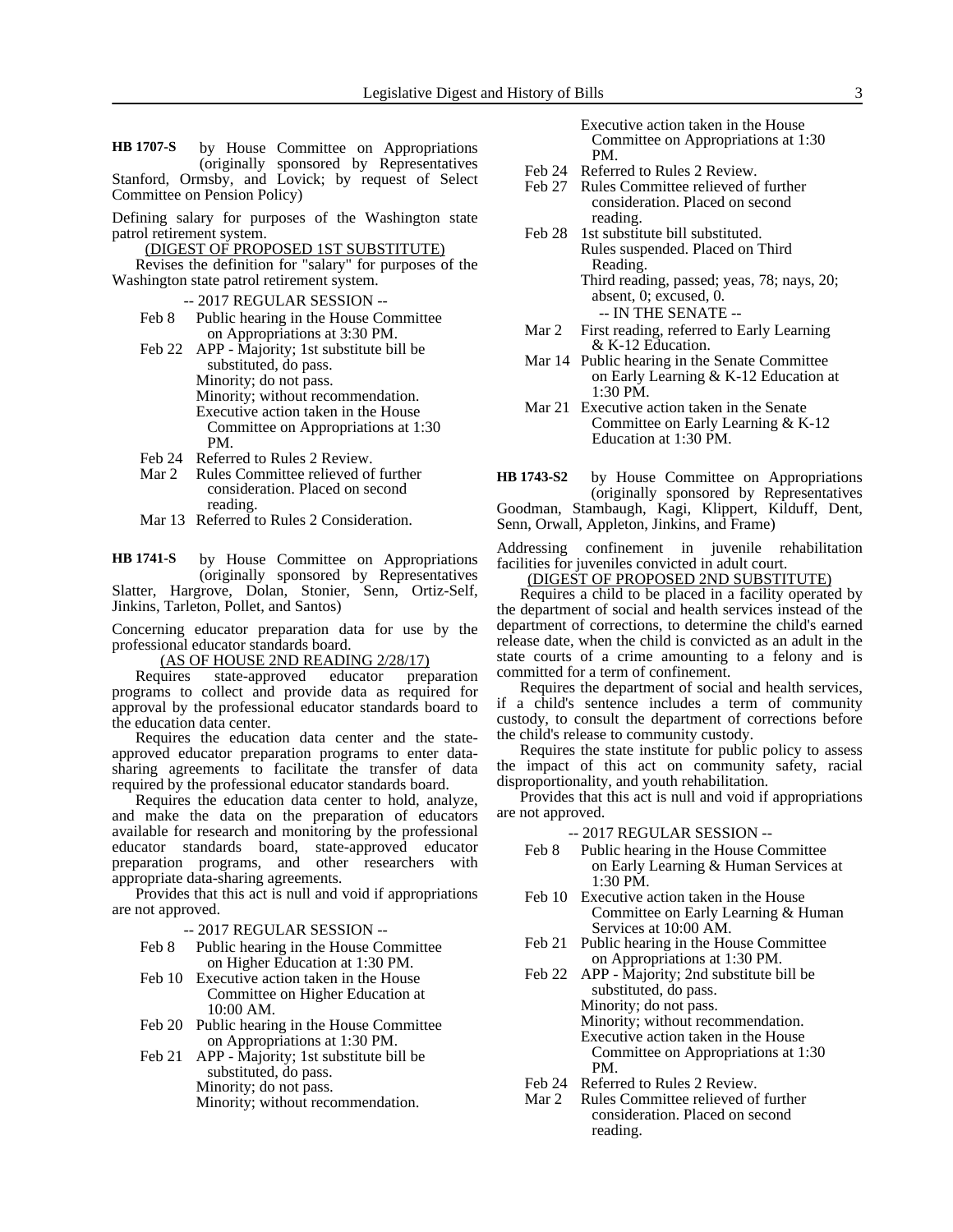Mar 13 Referred to Rules 2 Consideration.

by House Committee on Finance (originally sponsored by Representatives Taylor, McCaslin, Volz, Young, and Shea) **HB 1747-S**

Concerning the withdrawal of land from a designated classification.

(AS OF HOUSE 2ND READING 3/06/17)

Addresses the notice requirements of a property owner regarding the withdrawal of land from a designated classification.

-- 2017 REGULAR SESSION --

- Feb 7 Public hearing in the House Committee on Finance at 3:30 PM.
- Feb 23 FIN Majority; 1st substitute bill be substituted, do pass. Executive action taken in the House Committee on Finance at 8:00 AM.
- Feb 24 Referred to Rules 2 Review.
- Feb 28 Placed on second reading by Rules Committee.
- Mar 6 1st substitute bill substituted. Rules suspended. Placed on Third Reading. Third reading, passed; yeas, 98; nays, 0;
	- absent, 0; excused, 0. -- IN THE SENATE --
- Mar 8 First reading, referred to Agriculture, Water, Trade & Economic Development.
- Mar 16 Public hearing in the Senate Committee on Agriculture, Water, and Trade & Economic Development at 8:00 AM.
- Mar 21 Executive action taken in the Senate Committee on Agriculture, Water, and Trade & Economic Development at 8:00 AM.

by House Committee on Capital Budget (originally sponsored by Representatives Kagi, Johnson, Doglio, Dent, Ryu, MacEwen, Senn, Farrell, Nealey, Ortiz-Self, McBride, Macri, Fey, Slatter, and Jinkins) **HB 1777-S2**

Concerning the financing of early learning facilities.

(AS OF HOUSE 2ND READING 3/08/17)

Creates the early learning facilities revolving account.

Requires the department of early learning, in consultation with stakeholders, to review existing licensing standards, including plumbing, fixtures, and playground equipment, related to facility requirements to eliminate potential barriers to licensing.

Requires the department of commerce to: (1) In consultation with the department of early learning, oversee the early learning facilities revolving account;

(2) Act as the lead state agency for early learning facilities grant and loan program development;

(3) Expend money from the account to provide state matching funds for grants or loans to provide classrooms necessary for children to participate in the early childhood education and assistance program and working connections child care;

(4) Monitor performance of the grant and loan program; and

(5) Convene a committee of early learning facilities experts to advise the department regarding the prioritization methodology of grant applications for certain projects.

Provides a list of: (1) Activities eligible for funding through the account; and

(2) Organizations eligible to receive grants or loans.

Provides that sections 3 through 10 of this act are null and void if appropriations are not approved.

-- 2017 REGULAR SESSION --

- Feb 7 Public hearing in the House Committee on Early Learning & Human Services at 8:00 AM.
- Feb 8 Executive action taken in the House Committee on Early Learning & Human Services at 1:30 PM.
- Feb 17 Public hearing in the House Committee on Capital Budget at 8:00 AM.
- Feb 22 Executive session scheduled, but no action was taken in the House Committee on Capital Budget at 8:00 AM.
- Feb 23 CB Majority; 2nd substitute bill be substituted, do pass. Minority; do not pass. Minority; without recommendation. Executive action taken in the House Committee on Capital Budget at 8:00 AM.
- 
- Feb 24 Referred to Rules 2 Review.<br>Mar 7 Rules Committee relieved of Rules Committee relieved of further consideration. Placed on second reading.
- Mar 8 2nd substitute bill substituted. Rules suspended. Placed on Third Reading. Third reading, passed; yeas, 84; nays, 13; absent, 0; excused, 1.

-- IN THE SENATE --

Mar 10 First reading, referred to Ways & Means.

by House Committee on Appropriations (originally sponsored by Representatives **HB 1787-S**

Hudgins, Koster, Appleton, Doglio, Kraft, and Ormsby; by request of Office of the Chief Information Officer)

Providing oversight of the state procurement and contracting for information technology goods and services.

### (AS OF HOUSE 2ND READING 3/06/17)

Requires the department of enterprise services to consult with the office of the state chief information officer when it makes information technology goods and services available to ensure consistency with standards and policies to govern information technology as established by the office.

Requires the following to be coordinated with and/or approved by the office: (1) Cooperative purchasing for information technology goods and services; and

(2) The delegation of authority to an agency for the purchase of information technology goods and services.

Authorizes the office to change or withdraw the delegated authority for the purchase of information technology goods and services.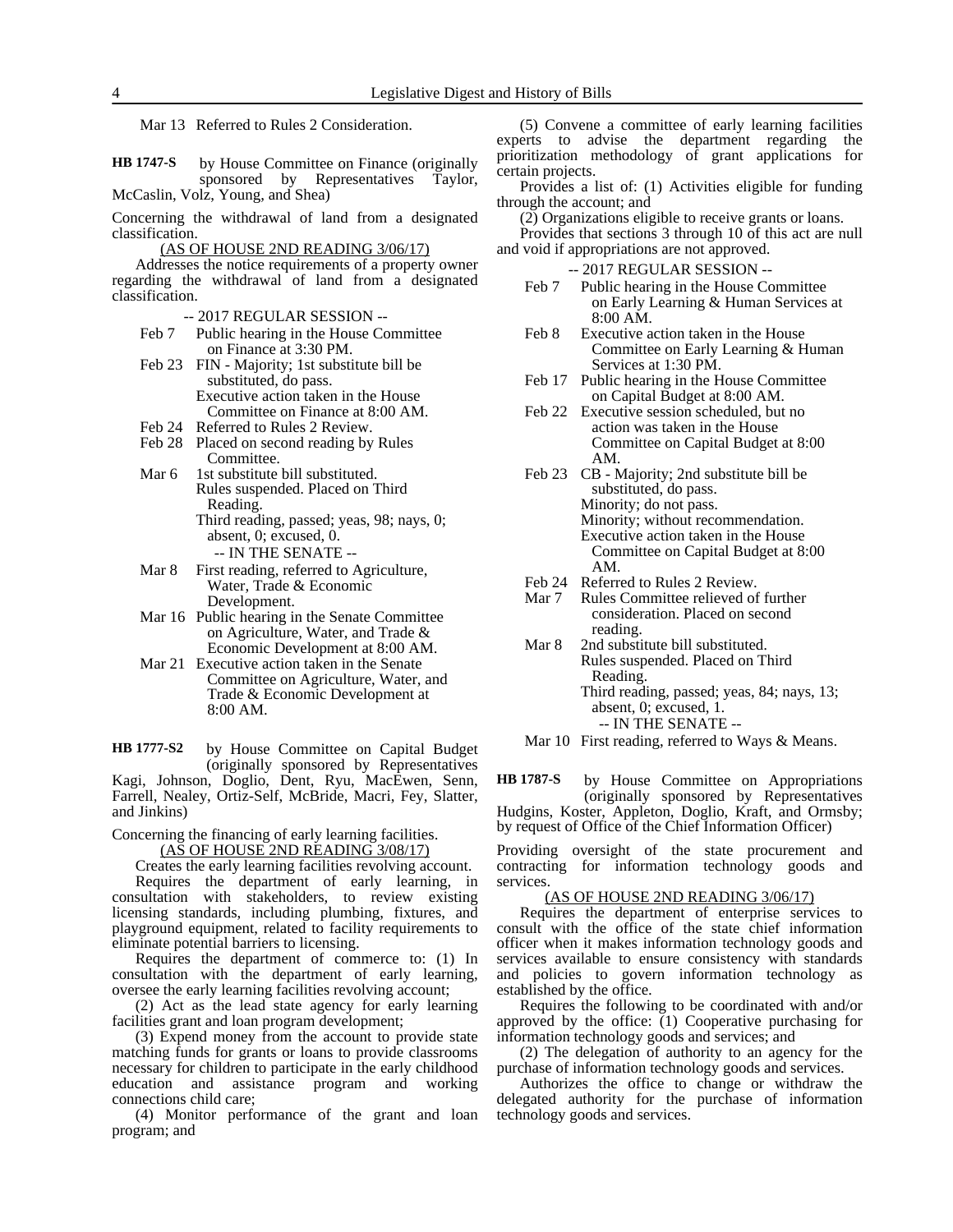Provides that this act is null and void if appropriations are not approved.

-- 2017 REGULAR SESSION --

- Feb 14 Public hearing in the House Committee on State Government and Elections & Information Technology at 8:00 AM.
- Feb 15 Executive action taken in the House Committee on State Government and Elections & Information Technology at 1:30 PM.
- Feb 23 APP Majority; 1st substitute bill be substituted, do pass.
	- Public hearing and executive action taken in the House Committee on Appropriations at 1:30 PM.
- Feb 24 Referred to Rules 2 Review.
- Mar 3 Rules Committee relieved of further consideration. Placed on second reading.
- Mar 6 1st substitute bill substituted. Rules suspended. Placed on Third
	- Reading.
	- Third reading, passed; yeas, 98; nays, 0; absent, 0; excused, 0.
		- -- IN THE SENATE --
- Mar 8 First reading, referred to State Government.
- Mar 15 Public hearing in the Senate Committee on State Government at 8:00 AM.
- by House Committee on Appropriations (originally sponsored by Representatives Jinkins, Pettigrew, Frame, Stambaugh, Ortiz-Self, **HB 1789-S2**

Fitzgibbon, Macri, Ormsby, and Gregerson)

Concerning sentencing laws and practices.

(AS OF HOUSE 2ND READING 3/03/17)

Requires the sentencing guidelines commission to contract for the services of an external consultant to evaluate the state's sentencing laws and practices.

Provides that this act is null and void if appropriations are not approved.

-- 2017 REGULAR SESSION --

- Feb 14 Public hearing in the House Committee on Public Safety at 1:30 PM.
- Feb 16 Executive action taken in the House Committee on Public Safety at 8:00 AM.
- Feb 22 APP Majority; 2nd substitute bill be substituted, do pass. Minority; do not pass. Minority; without recommendation. Public hearing and executive action taken in the House Committee on
	- Appropriations at 1:30 PM.
- Feb 24 Referred to Rules 2 Review.
- Mar 2 Rules Committee relieved of further consideration. Placed on second reading.
- Mar 3 2nd substitute bill substituted. Rules suspended. Placed on Third Reading.
	- Third reading, passed; yeas, 77; nays, 20; absent, 0; excused, 1.

-- IN THE SENATE --

Mar 7 First reading, referred to Law & Justice.

Mar 15 Public hearing in the Senate Committee on Law & Justice at 8:00 AM.

by House Committee on Appropriations (originally sponsored by Representatives **HB 1792-S**

Kagi and Ormsby; by request of Department of Social and Health Services)

Establishing a fee for certification for the residential services and supports program to cover investigative costs.

### (DIGEST OF PROPOSED 1ST SUBSTITUTE)

Addresses the state's system to support persons with developmental and intellectual disabilities and the supported living program of the residential services and supports program.

Requires a certified provider, after initial certification, to pay an annual certification fee.

Requires the department of social and health services to: (1) Use additional investigative resources to address a significant growth in the residential services and supports program complaint workload;

(2) Use the resources to intervene for clients in a timelier manner when there is possible abuse or neglect; and

(3) Cease collection of the certification fee if the director of the centers for medicare and medicaid services determines that federal funds cannot be appropriated to match state expenditures under this act.

Prohibits the certification fee, established in the omnibus appropriations act, from exceeding the department's costs for investigation of complaints about provider practice and individuals alleged to have abused, neglected, abandoned, or exploited clients.

Prohibits a fee from being required of governmentoperated programs, the portion of certified residential services and supports clients for whom the program pays licensing fees, or court-appointed receivers.

-- 2017 REGULAR SESSION --

- Feb 13 Public hearing in the House Committee on Appropriations at 3:30 PM.
- Feb 22 APP Majority; 1st substitute bill be substituted, do pass.

Minority; do not pass. Minority; without recommendation. Executive action taken in the House Committee on Appropriations at 1:30 PM.

Feb 24 Referred to Rules 2 Review.

by House Committee on Appropriations (originally sponsored by Representatives Senn, Dent, Kilduff, Muri, Sawyer, Klippert, Ortiz-Self, Kagi, Goodman, Ormsby, and Fey; by request of Department of Social and Health Services) **HB 1825-S**

Extending the timeline for completing a family assessment response, allowing the department of social and health services to complete a family assessment response upon the verbal agreement of a parent to participate, and defining disqualifying crimes.

(AS OF HOUSE 2ND READING 3/02/17)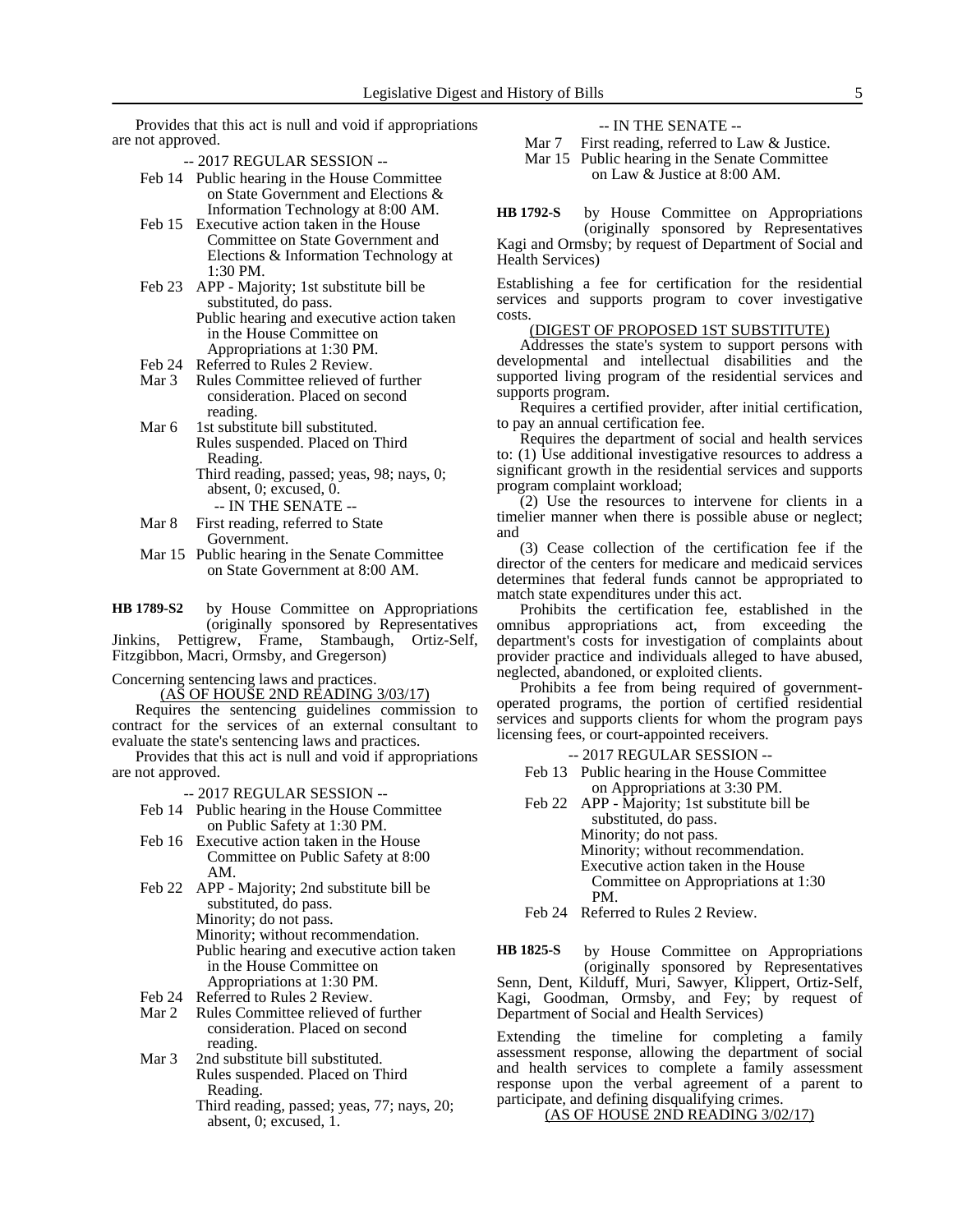Authorizes the department of social and health services to complete a family assessment response upon the verbal agreement of a parent to participate.

Extends the timeline for completing a family assessment response.

Addresses a criminal offense that is within the categories of disqualifying crimes described in the adoption and safe families act of 1997.

-- 2017 REGULAR SESSION --

- Feb 10 Public hearing in the House Committee on Early Learning & Human Services at 10:00 AM.
- Feb 14 Executive action taken in the House Committee on Early Learning & Human Services at 8:00 AM.
- Feb 24 APP Majority; 1st substitute bill be substituted, do pass. Referred to Rules 2 Review. Public hearing and executive action taken in the House Committee on Appropriations at 10:00 AM.
- Mar 1 Rules Committee relieved of further consideration. Placed on second reading.
- Mar 2 1st substitute bill substituted. Rules suspended. Placed on Third Reading. Third reading, passed; yeas, 98; nays, 0; absent, 0; excused, 0.
	- -- IN THE SENATE --
- Mar 6 First reading, referred to Human Services,
- Mental Health & Housing. Mar 15 Public hearing in the Senate Committee on Human Services and Mental Health & Housing at 1:30 PM.
- Mar 20 Executive action taken in the Senate Committee on Human Services and Mental Health & Housing at 1:30 PM.

#### by House Committee on Transportation (originally sponsored by Representative Schmick) **HB 1838-S**

Concerning the crossing of certain public roadways by wheeled all-terrain vehicles.

(AS OF HOUSE 2ND READING 3/01/17)

Authorizes a person operating a wheeled all-terrain vehicle to cross public roadways if certain conditions are met.

Authorizes a county, city, or town to, under certain circumstances, prohibit a person operating a wheeled allterrain vehicle from crossing a public roadway at specific intersections or along the entirety of the route within the jurisdiction.

-- 2017 REGULAR SESSION --

- Feb 21 Public hearing in the House Committee on Transportation at 1:30 PM.
- Feb 22 TR Majority; 1st substitute bill be substituted, do pass. Minority; do not pass. Minority; without recommendation. Executive action taken in the House Committee on Transportation at 1:30 PM.
- Feb 24 Referred to Rules 2 Review.
- Feb 27 Rules Committee relieved of further consideration. Placed on second reading.
- Mar 1 1st substitute bill substituted. Rules suspended. Placed on Third Reading. Third reading, passed; yeas, 98; nays, 0; absent, 0; excused, 0.
	- -- IN THE SENATE --
- Mar 3 First reading, referred to Transportation.
- Mar 20 Public hearing in the Senate Committee

on Transportation at 3:30 PM.

by House Committee on Transportation (originally sponsored by Representatives Fey, Jinkins, and Sawyer) **HB 1860-S**

Concerning population-based representation on the governing body of public transportation benefit areas. (DIGEST OF PROPOSED 1ST SUBSTITUTE)

Requires members of the governing body of a public transportation benefit area to be selected to assure proportional representation, based on population, of each of the component cities and the unincorporated areas of the county located within the public transportation benefit area, to the extent possible.

Authorizes multiple cities, if necessary to assure proportional representation, to be represented by a single elected official from one of the cities.

Prohibits a majority of the governing board from being selected to represent a single component city.

-- 2017 REGULAR SESSION --

- Feb 13 Public hearing in the House Committee on Transportation at 3:30 PM.
- Feb 21 TR Majority; 1st substitute bill be substituted, do pass. Minority; do not pass. Executive action taken in the House Committee on Transportation at 1:30 PM.

Feb 23 Referred to Rules 2 Review.

by Representatives Shea, McCaslin, Taylor, Condotta, Hargrove, Kirby, Sells, Griffey, and Pike **HB 2169**

Implementing year-round Pacific Standard Time. Repeals daylight saving time.

Requires the time in this state to be Pacific Standard Time throughout the calendar year.

-- 2017 REGULAR SESSION --

Mar 21 First reading, referred to State Government, Elections & Information Technology (Not Officially read and referred until adoption of Introduction report).

#### by Representative Tharinger **HB 2170**

Relating to the capital budget.

Introduced by title and introductory section only, relating to the capital budget.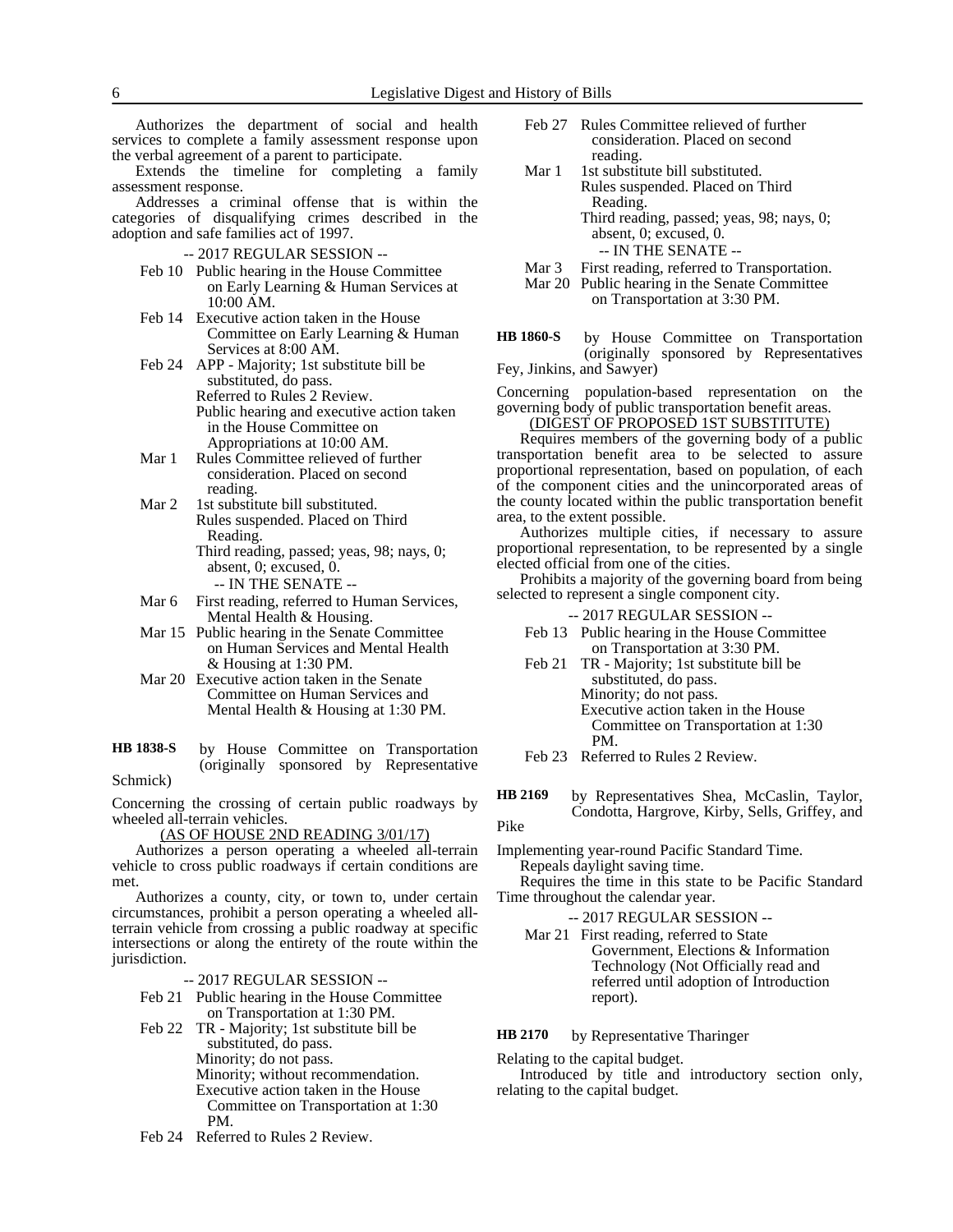### -- 2017 REGULAR SESSION --

Mar 21 First reading, referred to Capital Budget (Not Officially read and referred until adoption of Introduction report).

#### by Representative Tharinger **HB 2171**

Relating to state general obligation bonds and related accounts.

Introduced by title and introductory section only, relating to state general obligation bonds and related accounts.

-- 2017 REGULAR SESSION --

Mar 21 First reading, referred to Capital Budget (Not Officially read and referred until adoption of Introduction report).

#### **Senate Bills**

by Senate Committee on Ways & Means (originally sponsored by Senators Keiser, Baumgartner, and Conway; by request of Department of Labor & Industries) **SB 5340-S**

Concerning class B elevator work permits.

(AS OF SENATE 2ND READING 3/07/17)

Authorizes the department of labor and industries to issue class B elevator work permits for the performance of class B elevator work without the requirement of a witness inspection of the equipment before it is placed into operation.

Requires the department of labor and industries to review, identify, and rescind policies, bulletins, administrative rules, state laws, and other applicable authorities inconsistent with RCW 70.87.010(6) which is a definition for "class B elevator work" created in section  $1(6)$  of this act.

-- 2017 REGULAR SESSION --

- Feb 15 Public hearing in the Senate Committee on Commerce and Labor & Sports at 1:30 PM.
- Feb 16 Executive action taken in the Senate Committee on Commerce and Labor & Sports at 1:30 PM.
- Feb 22 Public hearing in the Senate Committee on Ways & Means at 1:30 PM.
- Feb 24 WM Majority; 1st substitute bill be substituted, do pass. Minority; without recommendation.
	- Passed to Rules Committee for second reading.
	- Executive action taken in the Senate Committee on Ways & Means at 11:00 AM.
- Mar 6 Placed on second reading by Rules Committee.
- Mar 7 1st substitute bill substituted. Rules suspended. Placed on Third Reading.
	- Third reading, passed; yeas, 48; nays, 1; absent, 0; excused, 0.

-- IN THE HOUSE --

- Mar 9 First reading, referred to Labor & Workplace Standards (Not Officially read and referred until adoption of Introduction report).
- Mar 14 Public hearing in the House Committee on Labor & Workplace Standards at 1:30 PM.
- by Senate Committee on Ways & Means (originally sponsored by Senators King, Takko, Pearson, and Pedersen; by request of Parks and Recreation Commission) **SB 5342-S2**

Concerning the distribution of monetary penalties to local courts and state agencies paid for failure to comply with discover pass requirements.

### (AS OF SENATE 2ND READING 3/08/17)

Requires a county treasurer, for counties with a population of less than one hundred thousand, to remit to the state treasurer, seventy-five percent of the money received from penalties with regard to the display of a discover pass, vehicle access pass, or day-use permit. In all other counties, the treasurer shall remit all money received.

Prohibits an eligible county from retaining any money received in the year following a year in which the rate of discover pass infractions dismissed in that county exceeds twelve percent.

Requires the balance of noninterest money received by a county treasurer to be: (1) Deposited in the county current expense fund; and

(2) Used to support court-related functions.

-- 2017 REGULAR SESSION --

- Jan 31 Public hearing in the Senate Committee on Natural Resources & Parks at 1:30 PM.
- Feb 7 Executive action taken in the Senate Committee on Natural Resources & Parks at 1:30 PM.
- Feb 23 Public hearing in the Senate Committee on Ways & Means at 1:30 PM.
- Feb 24 WM Majority; 2nd substitute bill be substituted, do pass. Minority; do not pass.

Passed to Rules Committee for second reading.

- Executive action taken in the Senate Committee on Ways & Means at 11:00 AM.
- Mar 6 Placed on second reading by Rules Committee.
- Mar 8 2nd substitute bill substituted. Rules suspended. Placed on Third Reading. Third reading, passed; yeas, 48; nays, 1;
	- absent, 0; excused, 0. -- IN THE HOUSE --
- Mar 10 First reading, referred to Appropriations (Not Officially read and referred until adoption of Introduction report).
- Mar 15 Public hearing in the House Committee on Appropriations at 3:30 PM.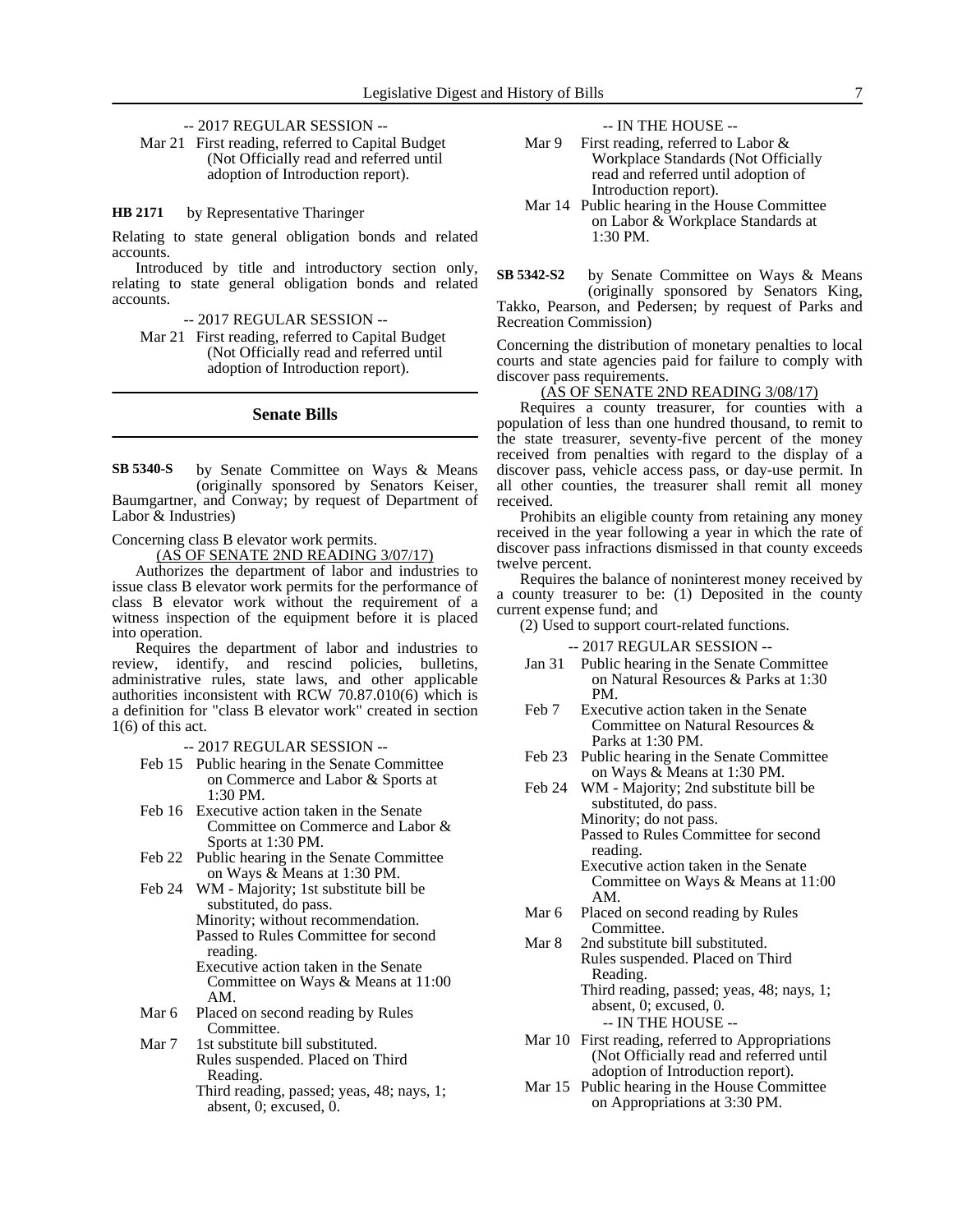by Senate Committee on Transportation (originally sponsored by Senators Warnick and Takko) **SB 5343-S**

Concerning notice sent by and certain release of information affecting registered tow truck operators.

(AS OF SENATE 2ND READING 3/03/17)

Modifies mailing requirements of tow truck operators when sending certain notifications to legal and registered vehicle owners.

Prohibits an abstract driving record furnished to an insurance company from containing information related to actions by registered tow truck operators in the performance of their occupational duties while at the scene of a roadside impound or recovery as long as they are not issued a citation.

- -- 2017 REGULAR SESSION --
- Jan 31 Public hearing in the Senate Committee on Transportation at 3:30 PM.
- Feb 21 TRAN Majority; 1st substitute bill be substituted, do pass. Executive action taken in the Senate
	- Committee on Transportation at 1:30 PM.
- Feb 23 Passed to Rules Committee for second reading.
- Mar 1 Placed on second reading by Rules Committee.
- Mar 3 1st substitute bill substituted. Rules suspended. Placed on Third Reading. Third reading, passed; yeas, 43; nays, 1; absent, 0; excused, 5.

-- IN THE HOUSE --

- Mar 7 First reading, referred to Transportation (Not Officially read and referred until adoption of Introduction report).
- Mar 13 Public hearing in the House Committee on Transportation at 3:30 PM.
- Mar 15 TR Majority; do pass. Executive action taken in the House Committee on Transportation at 3:30 PM.
- Mar 20 Referred to Rules 2 Review.

by Senate Committee on Transportation (originally sponsored by Senators Walsh, Kuderer, Sheldon, Takko, Miloscia, Zeiger, Honeyford, Nelson, and Palumbo) **SB 5345-S**

Creating Imagine special license plates.

(DIGEST OF PROPOSED 1ST SUBSTITUTE)

Creates "Imagine" special license plates to provide funds to Feeding Washington for programs to help end hunger in Washington.

- -- 2017 REGULAR SESSION --
- Feb 13 Public hearing in the Senate Committee on Transportation at 3:30 PM.
- Feb 21 TRAN Majority; 1st substitute bill be substituted, do pass.

Minority; do not pass.

Executive action taken in the Senate Committee on Transportation at 1:30 PM.

- Feb 23 Passed to Rules Committee for second reading.
- Mar 2 Placed on second reading by Rules Committee.
- Mar 17 Senate Rules "X" file.

by Senate Committee on Ways & Means (originally sponsored by Senators Cleveland, Billig, Rivers, Conway, Keiser, Saldaña, Hasegawa, Frockt, and Kuderer) **SB 5349-S2**

Concerning elder justice centers.

(DIGEST OF PROPOSED 2ND SUBSTITUTE)

Requires the department of social and health services to establish elder justice center demonstration programs to be operated in counties with a population of between four and five hundred thousand.

#### -- 2017 REGULAR SESSION --

- Jan 31 Public hearing in the Senate Committee on Health Care at 10:00 AM.
- Feb 13 Executive action taken in the Senate Committee on Health Care at 8:00 AM.
- Feb 22 Public hearing in the Senate Committee on Ways & Means at 1:30 PM.
- Feb 24 WM Majority; 2nd substitute bill be substituted, do pass. Passed to Rules Committee for second
	- reading. Executive action taken in the Senate Committee on Ways & Means at 11:00 AM.
- Mar 1 Placed on second reading by Rules Committee.
- Mar 17 Senate Rules "X" file.
- by Senate Committee on Ways & Means (originally sponsored by Senators Ranker, Fain, Billig, Sheldon, Hunt, Palumbo, Zeiger, Hobbs, **SB 5357-S**

Rolfes, Pearson, Rivers, Carlyle, Saldaña, Walsh, Liias, Conway, Kuderer, and Hasegawa)

Establishing a pilot project to license outdoor early learning and child care programs.

(AS OF SENATE 2ND READING 2/28/17)

Requires the department of early learning to: (1) Establish a pilot project to license outdoor, nature-based early learning and child care programs;

(2) As part of the pilot project, explore options for developing a quality rating and improvement system for outdoor preschools; and

(3) Select up to ten pilot locations during the first year of the pilot project.

Authorizes the department to convene an advisory group of outdoor, nature-based early learning practitioners to inform and support implementation of the pilot project. Expires August 1, 2021.

- Feb 2 Public hearing in the Senate Committee on Early Learning & K-12 Education at 1:30 PM.
- Feb 6 Executive action taken in the Senate Committee on Early Learning & K-12 Education at 1:30 PM.
- Feb 16 Public hearing in the Senate Committee on Ways & Means at 3:30 PM.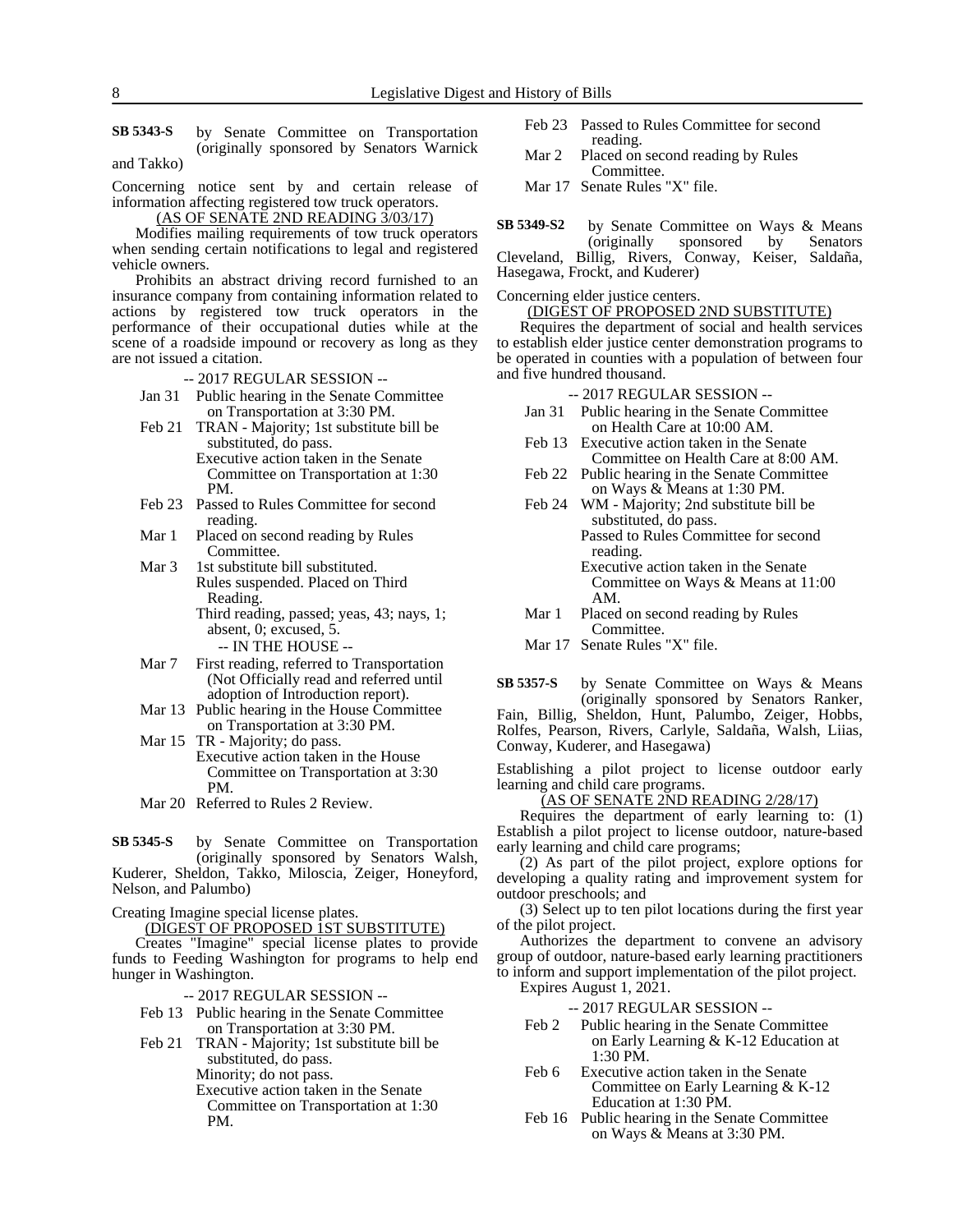- Feb 22 WM Majority; 1st substitute bill be substituted, do pass. Minority; do not pass. Executive action taken in the Senate Committee on Ways & Means at 1:30 PM.
- Feb 24 Passed to Rules Committee for second reading. Placed on second reading by Rules
- Committee. Feb 28 1st substitute bill substituted. Rules suspended. Placed on Third Reading. Third reading, passed; yeas, 44; nays, 5; absent, 0; excused, 0.
	- -- IN THE HOUSE --
- Mar 2 First reading, referred to Early Learning & Human Services (Not Officially read and referred until adoption of Introduction report).
- Mar 15 Public hearing in the House Committee on Early Learning & Human Services at 1:30 PM.
- Mar 22 Scheduled for executive session in the House Committee on Early Learning & Human Services at 1:30 PM. (Subject to change)

by Senate Committee on State Government (originally sponsored by Senators Miloscia, **SB 5398-S**

Hunt, and Zeiger; by request of Secretary of State)

Concerning modification of precinct and district boundary lines.

(DIGEST OF PROPOSED 1ST SUBSTITUTE)

Authorizes a county auditor to recommend an adjustment to the division of election precincts or precinct boundaries to the county legislative authority.

Changes the timing in which a precinct boundary may be altered and when the redistricting commission submits a redistricting plan to the legislature.

-- 2017 REGULAR SESSION --

- Feb 1 Public hearing in the Senate Committee on State Government at 8:00 AM.
- Feb 17 SGOV Majority; 1st substitute bill be substituted, do pass.

Passed to Rules Committee for second reading.

Executive action taken in the Senate Committee on State Government at 8:00 AM.

Mar 21 Senate Rules "X" file.

by Senate Committee on Transportation (originally sponsored by Senators O'Ban and **SB 5403-S**

Conway)

Concerning ferry district authority.

(AS OF SENATE 2ND READING 3/07/17) Authorizes a ferry district to: (1) Construct, purchase, operate, and maintain any type of ferry; and

(2) Incur general indebtedness, and issue general obligation bonds, to finance the construction, purchase, and preservation of any type of ferry.

Authorizes the ad valorem taxes levied by the governing body of a ferry district to be used for providing shuttle services between the ferry terminal and passenger parking facilities, and other landside improvements directly related to the provision of any type of ferry service.

-- 2017 REGULAR SESSION --

- Feb 20 Public hearing in the Senate Committee on Transportation at 1:30 PM.
- Feb 21 TRAN Majority; 1st substitute bill be substituted, do pass. Executive action taken in the Senate Committee on Transportation at 1:30 PM.
- Feb 23 Passed to Rules Committee for second reading.
- Mar 2 Placed on second reading by Rules Committee.
- Mar 7 1st substitute bill substituted. Rules suspended. Placed on Third Reading. Third reading, passed; yeas, 44; nays, 5; absent, 0; excused, 0. -- IN THE HOUSE --
- Mar 9 First reading, referred to Transportation (Not Officially read and referred until adoption of Introduction report).
- Mar 23 Scheduled for public hearing in the House Committee on Transportation at 3:30 PM. (Subject to change)
- by Senate Committee on Ways & Means (originally sponsored by Senators Wilson, Fortunato, and Zeiger) **SB 5405-S**

Requiring protection for occupants of national guard facilities.

(AS OF SENATE 2ND READING 3/02/17) Requires the military department to provide adequate protection for occupants of national guard facilities.

- Feb 3 Public hearing in the Senate Committee on State Government at 8:00 AM.
- Feb 17 Executive action taken in the Senate Committee on State Government at 8:00 AM.
- Feb 22 Public hearing in the Senate Committee on Ways & Means at 1:30 PM.
- Feb 24 WM Majority; 1st substitute bill be substituted, do pass. Minority; do not pass. Passed to Rules Committee for second
	- reading. Executive action taken in the Senate Committee on Ways & Means at 11:00 AM.
- Mar 1 Placed on second reading by Rules Committee.
- Mar 2 1st substitute bill substituted. Rules suspended. Placed on Third Reading.
	- Third reading, passed; yeas, 45; nays, 4; absent, 0; excused, 0.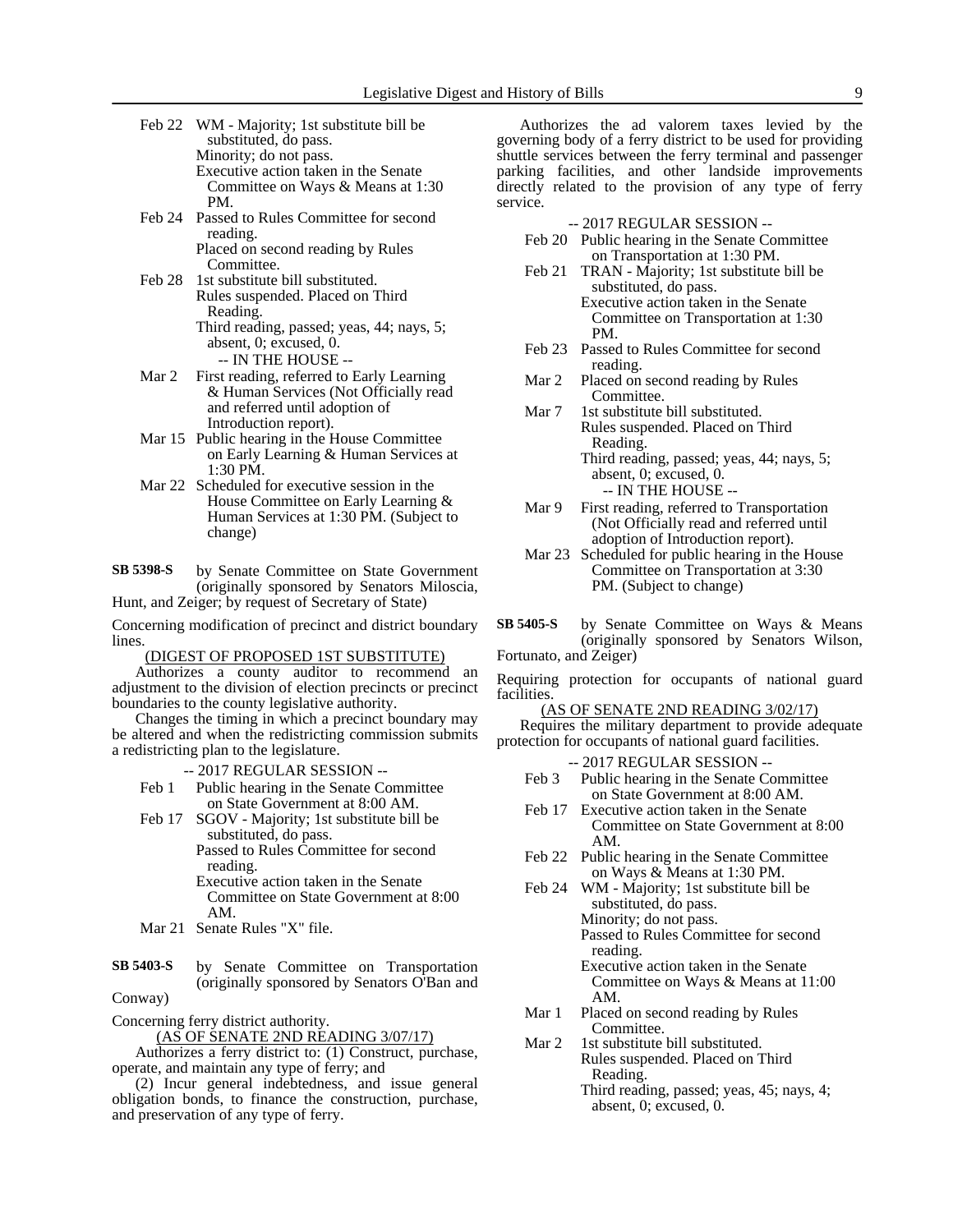|       | -- IN THE HOUSE --                           |
|-------|----------------------------------------------|
| Mar 3 | First reading, referred to Public Safety     |
|       | (Not Officially read and referred until      |
|       | adoption of Introduction report).            |
|       | Mar 13 Public hearing in the House Committee |
|       | on Public Safety at 1:30 PM.                 |
|       | Mar 16 PS - Majority; do pass.               |
|       | Executive action taken in the House          |
|       | Committee on Public Safety at 8:30           |
|       | A M                                          |

- Mar 20 Referred to Appropriations.
- by Senate Committee on Ways & Means (originally sponsored by Senators Honeyford **SB 5452-S**

and Warnick)

Concerning local and community projects.

(DIGEST OF PROPOSED 1ST SUBSTITUTE)

Requires the department of commerce to manage local and community projects that are funded through appropriations in the omnibus capital budget.

Prohibits the department of commerce from: (1) Expending an appropriation for a local and community project unless certain conditions are met; and

(2) Contracting for the expenditure of state bond proceeds appropriated for local and community projects later than three years from the original appropriation.

-- 2017 REGULAR SESSION --

- Feb 9 Public hearing in the Senate Committee on Ways & Means at 3:30 PM.
- Feb 23 WM Majority; 1st substitute bill be substituted, do pass. Minority; do not pass.

Minority; without recommendation. Executive action taken in the Senate

Committee on Ways & Means at 1:30 PM.

- Feb 24 Passed to Rules Committee for second reading.
- Mar 21 Senate Rules "X" file.
- by Senate Committee on Ways & Means (originally sponsored by Senators Honeyford **SB 5453-S**

and Frockt)

Concerning school construction assistance grants for small, rural school districts.

(AS OF SENATE 2ND READING 3/01/17)

Creates the school construction assistance program.

Addresses eligibility, prioritization, disbursement, and reporting requirements for program grants for small, rural school districts.

-- 2017 REGULAR SESSION --

- Feb 16 Public hearing in the Senate Committee on Ways & Means at 3:30 PM.
- Feb 23 WM Majority; 1st substitute bill be substituted, do pass. Minority; do not pass. Minority; without recommendation. Executive action taken in the Senate Committee on Ways & Means at 1:30 PM.
- Feb 24 Passed to Rules Committee for second reading.
- Feb 28 Placed on second reading by Rules Committee.
- Mar 1 1st substitute bill substituted. Rules suspended. Placed on Third Reading. Third reading, passed; yeas, 44; nays, 5;
	- absent, 0; excused, 0. -- IN THE HOUSE --

Mar 3 First reading, referred to Capital Budget (Not Officially read and referred until adoption of Introduction report).

Mar 14 Public hearing in the House Committee on Capital Budget at 3:30 PM.

by Senate Committee on Ways & Means (originally sponsored by Senators Wellman, **SB 5643-S**

Hobbs, and Saldaña; by request of Department of Commerce)

Concerning lead-based paint certification fees. (DIGEST OF PROPOSED 1ST SUBSTITUTE)

Decreases the fee for certification and recertification of lead paint firms, inspectors, project developers, risk assessors, supervisors, abatement workers, renovators, and dust sampling technicians.

-- 2017 REGULAR SESSION --

- Feb 7 Public hearing in the Senate Committee on Energy and Environment & Telecommunications at 10:00 AM.
- Feb 16 Executive action taken in the Senate Committee on Energy and Environment & Telecommunications at 10:00 AM.
- Feb 21 Public hearing in the Senate Committee on Ways & Means at 1:30 PM.
- Feb 24 WM Majority; 1st substitute bill be substituted, do pass. Minority; do not pass. Minority; without recommendation. Passed to Rules Committee for second reading. Executive action taken in the Senate Committee on Ways & Means at 11:00
- AM. Mar 21 Senate Rules "X" file.
- by Senate Committee on Ways & Means (originally sponsored by Senator Honeyford) **SB 5644-S**

Concerning skill center facility maintenance.

(AS OF SENATE 2ND READING 3/01/17) Requires the host district of a skill center, for skill center cooperatives receiving state capital funding after July 1, 2017, to maintain a separate capital account, into which the participating school districts shall make annual deposits, to pay for future minor repair and maintenance costs for the skill center.

-- 2017 REGULAR SESSION --

- Feb 16 Public hearing in the Senate Committee on Ways & Means at 3:30 PM.
- Feb 23 WM Majority; 1st substitute bill be substituted, do pass.

Executive action taken in the Senate Committee on Ways & Means at 1:30 PM.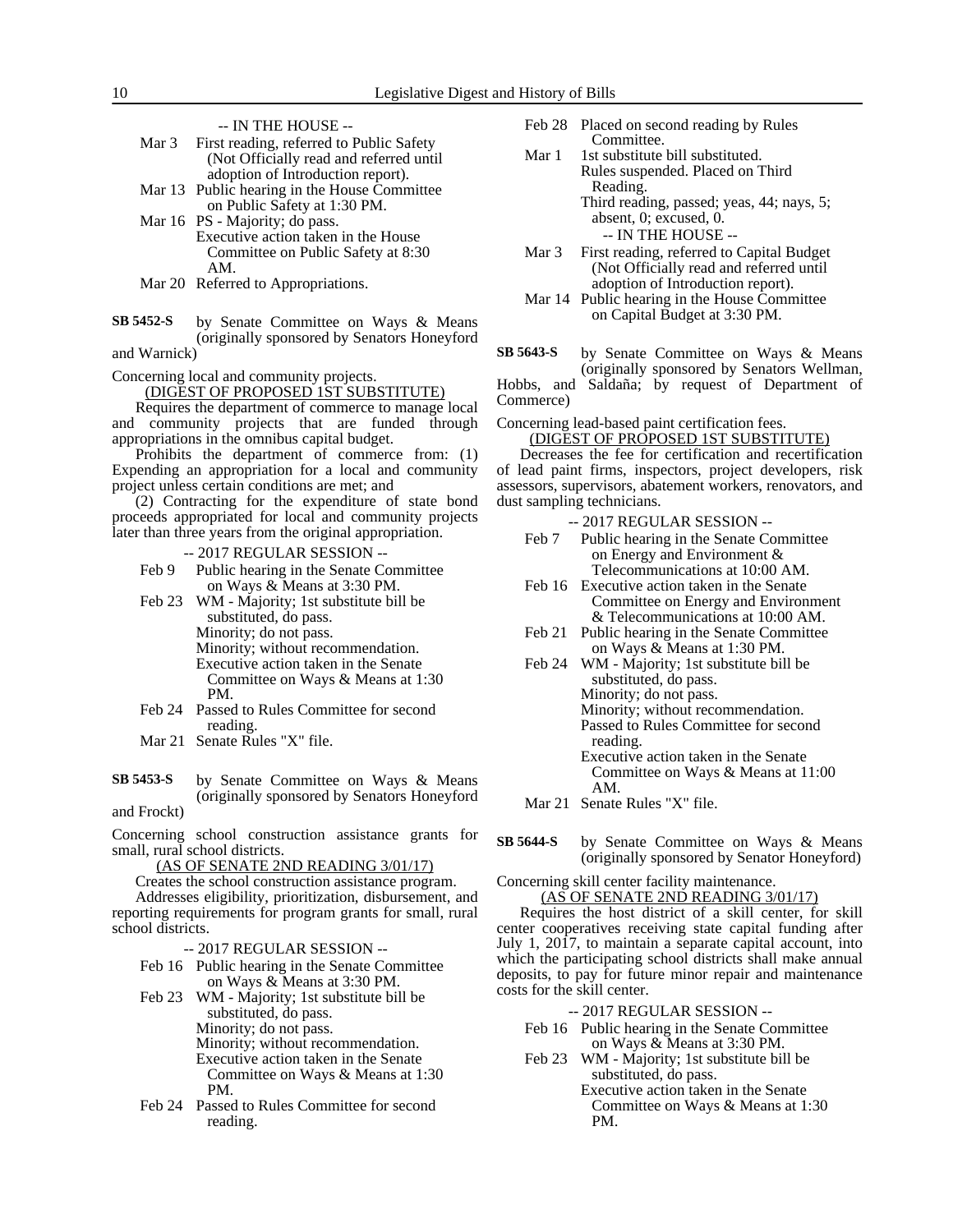- Feb 24 Passed to Rules Committee for second reading.
- Feb 28 Placed on second reading by Rules Committee.
- Mar 1 1st substitute bill substituted. Rules suspended. Placed on Third Reading. Third reading, passed; yeas, 49; nays, 0; absent, 0; excused, 0.
- -- IN THE HOUSE -- Mar 3 First reading, referred to Capital Budget (Not Officially read and referred until adoption of Introduction report).
- Mar 14 Public hearing in the House Committee on Capital Budget at 3:30 PM.
- Mar 21 Executive session in the House Committee on Capital Budget at 3:30 PM.

by Senate Committee on Ways & Means (originally sponsored by Senators Becker, **SB 5653-S**

Braun, Brown, Bailey, Padden, Zeiger, King, Wilson, O'Ban, Rossi, Walsh, Hawkins, and Fain)

Addressing the administration of the public employees' benefits program.

(DIGEST OF PROPOSED 1ST SUBSTITUTE)

Creates the office of public employee benefits and designates the office as the single state agent for purchasing health services for public employees.

Transfers powers, duties, and functions of the state health care authority, pertaining to the public employees' benefits board, to the office of public employee benefits.

-- 2017 REGULAR SESSION --

- Feb 7 Public hearing in the Senate Committee on Ways & Means at 3:30 PM.
- Feb 23 WM Majority; 1st substitute bill be substituted, do pass. Minority; do not pass. Minority; without recommendation. Executive action taken in the Senate Committee on Ways & Means at 1:30 PM.
- Feb 24 Passed to Rules Committee for second reading.
- Mar 6 Placed on second reading by Rules Committee.
- Mar 17 Senate Rules "X" file.

by Senate Committee on Ways & Means (originally sponsored by Senators Hobbs, Rivers, Mullet, Takko, and Keiser) **SB 5726-S**

Addressing public school employee benefits.

(DIGEST OF PROPOSED 1ST SUBSTITUTE)

Provides public school employees with equitable access to quality and affordable health benefits through the state health care authority and ensures an orderly transition for the impacted districts, employees, and the state health care authority by providing a transition period of up to three years.

Provides that this act is null and void if appropriations are not approved.

| --2017 REGULAR SESSION -- |  |
|---------------------------|--|
|---------------------------|--|

- Feb 14 Public hearing in the Senate Committee on Ways & Means at 3:30 PM.
- Feb 22 WM Majority; 1st substitute bill be substituted, do pass. Minority; do not pass. Minority; without recommendation. Executive action taken in the Senate Committee on Ways & Means at 1:30 PM.
- Feb 24 Passed to Rules Committee for second reading.
- Mar 6 Placed on second reading by Rules Committee.

Mar 17 Senate Rules "X" file.

by Senators Rossi, Brown, Braun, Becker, Walsh, Schoesler, Honeyford, and Zeiger **SB 5897**

Prohibiting the purchase of certain foods under food assistance programs.

Prohibits the purchase of sweetened beverages, desserts, and candy with supplemental nutrition assistance program benefits.

Requires the department of social and health services to seek the necessary exemptions and waivers from, and amendments to, federal statutes, rules, and regulations in order to authorize the state to enforce this prohibition.

-- 2017 REGULAR SESSION -- Mar 21 First reading, referred to Ways & Means.

#### by Senator Braun **SB 5898**

Concerning eligibility for public assistance programs.

Addresses work activity and eligibility requirements for the WorkFirst temporary assistance for needy families program.

Allows a person to receive aged, blind, or disabled assistance benefits for up to thirty-six months.

Requires a person to demonstrate to the department of social and health services that a job search has been conducted before applying for assistance in the temporary assistance for needy families program.

#### -- 2017 REGULAR SESSION --

- Mar 21 First reading, referred to Ways & Means. Public hearing in the Senate Committee on Ways & Means at 3:30 PM.
- Mar 22 Scheduled for executive session in the Senate Committee on Ways & Means at 3:30 PM. (Subject to change)

#### by Senator Braun **SB 5899**

Concerning the transfer of duties from the training partnership to the department of social and health services.

Transfers the training and peer mentoring duties in chapter 74.39A RCW (long-term care services options) from the training partnership to the department of social and health services.

#### -- 2017 REGULAR SESSION --

Mar 21 First reading, referred to Ways & Means.